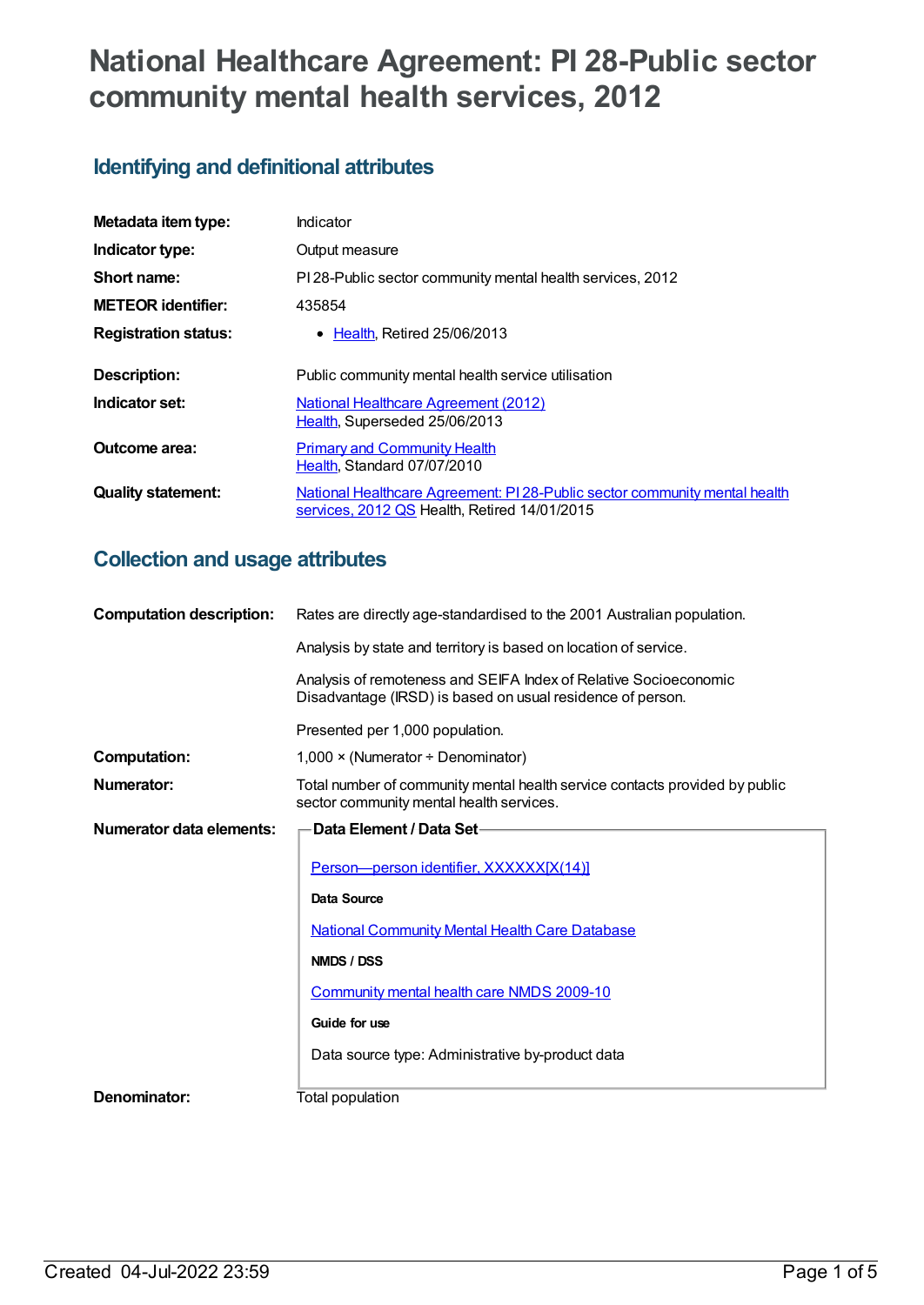| Denominator data<br>elements:           | Data Element / Data Set-                                                                                                                                                                                           |
|-----------------------------------------|--------------------------------------------------------------------------------------------------------------------------------------------------------------------------------------------------------------------|
|                                         | Data Element                                                                                                                                                                                                       |
|                                         | Person-estimated resident population of Australia                                                                                                                                                                  |
|                                         | Data Source                                                                                                                                                                                                        |
|                                         | ABS Estimated resident population (total population)                                                                                                                                                               |
|                                         | Guide for use                                                                                                                                                                                                      |
|                                         | Data source type: Census-based plus administrative by-product data                                                                                                                                                 |
|                                         | Data Element / Data Set-                                                                                                                                                                                           |
|                                         | Data Element                                                                                                                                                                                                       |
|                                         | Person-estimated resident population of Australia                                                                                                                                                                  |
|                                         | Data Source                                                                                                                                                                                                        |
|                                         | ABS Indigenous experimental estimates and projections (2001 Census-<br>based)                                                                                                                                      |
|                                         | Guide for use                                                                                                                                                                                                      |
|                                         | Data source type: Census-based plus administrative by-product data                                                                                                                                                 |
| Disaggregation:                         | 2009-10-Nationally, by SEIFA Index of Relative Socioeconomic<br>Disadvantage (IRSD) deciles                                                                                                                        |
|                                         | 2009-10-State and territory, by:                                                                                                                                                                                   |
|                                         | $\bullet$ sex<br>• Indigenous status<br>• remoteness (Australian Standard Geographical Classification Remoteness<br>Structure)<br>• SEIFA IRSD quintiles<br>• sex by age (10-year age groups) (age specific rates) |
|                                         | Some disaggregation may result in numbers too small for publication.                                                                                                                                               |
| <b>Disaggregation data</b><br>elements: | Data Element / Data Set-                                                                                                                                                                                           |
|                                         | Establishment-Australian state/territory identifier, code N                                                                                                                                                        |
|                                         | <b>Data Source</b>                                                                                                                                                                                                 |
|                                         | <b>National Community Mental Health Care Database</b>                                                                                                                                                              |
|                                         | NMDS / DSS                                                                                                                                                                                                         |
|                                         | Community mental health care NMDS 2009-10                                                                                                                                                                          |
|                                         | Guide for use                                                                                                                                                                                                      |
|                                         | Data source type: Administrative by-product data<br>Used for disaggregation by state/territory                                                                                                                     |
|                                         | Data Element / Data Set-                                                                                                                                                                                           |
|                                         | Person-date of birth, DDMMYYYY                                                                                                                                                                                     |
|                                         | Data Source                                                                                                                                                                                                        |
|                                         | <b>National Community Mental Health Care Database</b>                                                                                                                                                              |
|                                         | NMDS / DSS                                                                                                                                                                                                         |
|                                         | Community mental health care NMDS 2009-10                                                                                                                                                                          |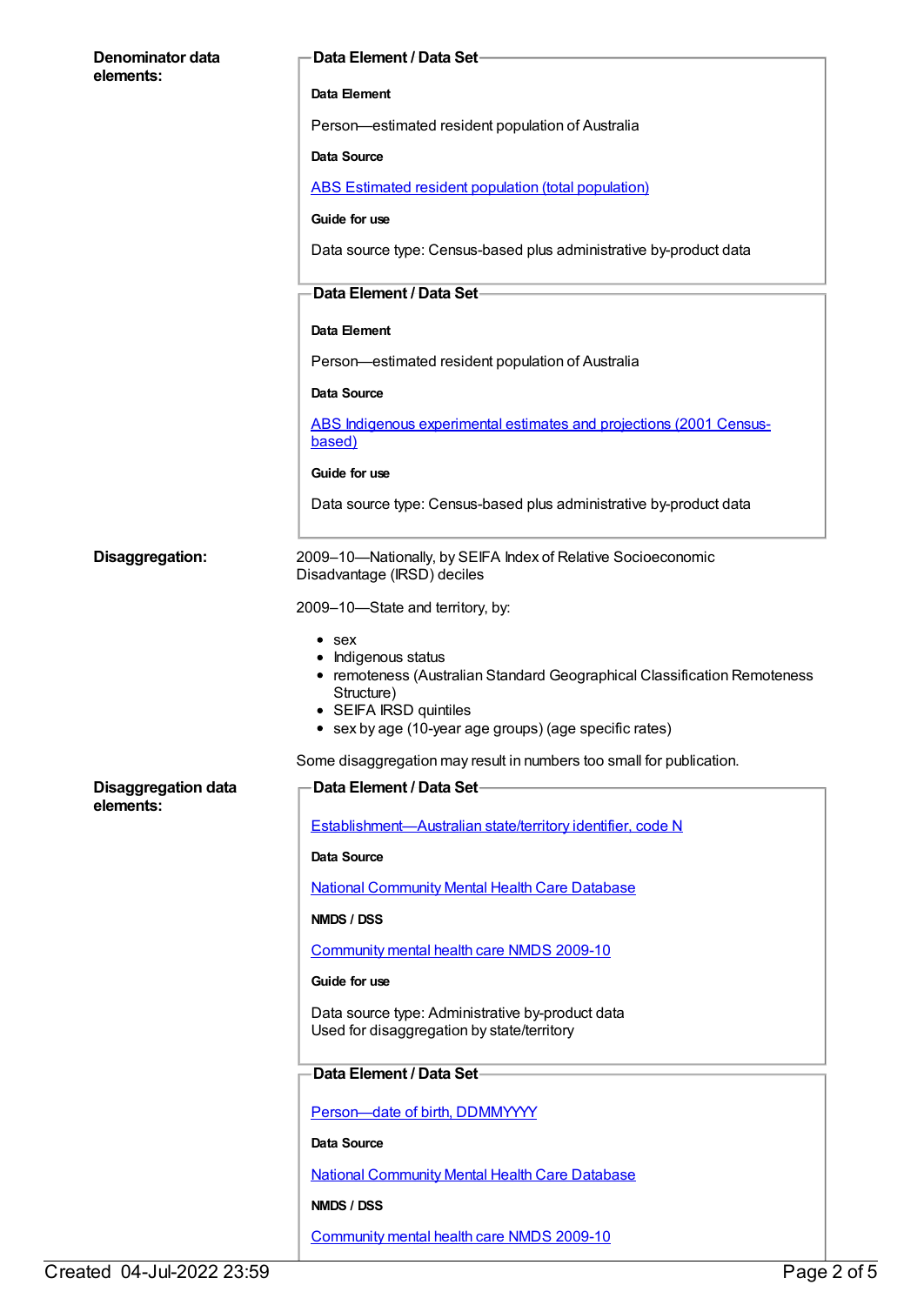#### **Guide for use**

Data source type: Administrative by-product data Used to determine age at contact date

#### **Data Element / Data Set**

[Person—sex,](https://meteor.aihw.gov.au/content/287316) code N

**Data Source**

National [Community](https://meteor.aihw.gov.au/content/430256) Mental Health Care Database

**NMDS / DSS**

[Community](https://meteor.aihw.gov.au/content/374216) mental health care NMDS 2009-10

**Guide for use**

Data source type: Administrative by-product data

### **Data Element / Data Set**

Person-Indigenous status, code N

**Data Source**

National [Community](https://meteor.aihw.gov.au/content/430256) Mental Health Care Database

**NMDS / DSS**

[Community](https://meteor.aihw.gov.au/content/374216) mental health care NMDS 2009-10

**Guide for use**

Data source type: Administrative by-product data

#### **Data Element / Data Set**

Mental health service [contact—service](https://meteor.aihw.gov.au/content/295481) contact date, DDMMYYYY

**Data Source**

National [Community](https://meteor.aihw.gov.au/content/430256) Mental Health Care Database

**NMDS / DSS**

[Community](https://meteor.aihw.gov.au/content/374216) mental health care NMDS 2009-10

**Guide for use**

Used to determine age at contact date Data source type: Administrative by-product data

#### **Data Element / Data Set**

[Person—area](https://meteor.aihw.gov.au/content/377103) of usual residence, geographical location code (ASGC 2008) **NNNNN** 

**Data Source**

National [Community](https://meteor.aihw.gov.au/content/430256) Mental Health Care Database

**NMDS / DSS**

[Community](https://meteor.aihw.gov.au/content/374216) mental health care NMDS 2009-10

**Guide for use**

Data source type: Administrative by-product data Used for disaggregation by remoteness and SEIFA IRSD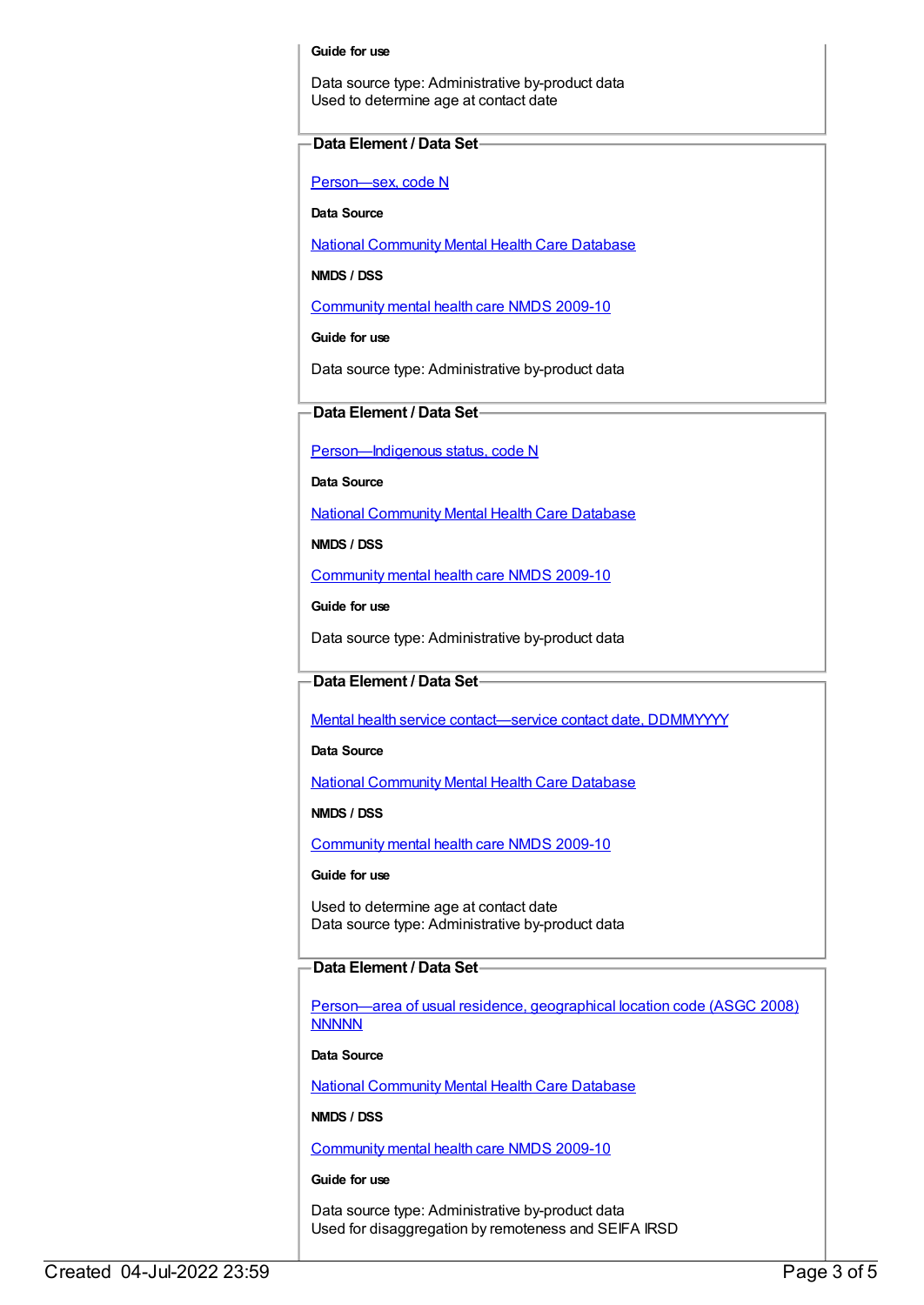**Comments:** Most recent data available for 2012 CRC report: 2009–10

## **Representational attributes**

| <b>Representation class:</b> | Rate         |
|------------------------------|--------------|
| Data type:                   | Real         |
| Unit of measure:             | Person       |
| Format:                      | <b>NN[N]</b> |

## **Indicator conceptual framework**

| <b>Framework and</b> | <b>Accessibility</b> |
|----------------------|----------------------|
| dimensions:          |                      |

## **Data source attributes**

| Data sources:                                                              | <b>Data Source</b>                                                        |
|----------------------------------------------------------------------------|---------------------------------------------------------------------------|
|                                                                            | <b>ABS Estimated resident population (total population)</b>               |
|                                                                            | Frequency                                                                 |
|                                                                            | Quarterly                                                                 |
|                                                                            | <b>Quality statement</b>                                                  |
|                                                                            | ABS Estimated resident population (total population), QS                  |
|                                                                            | Data custodian                                                            |
|                                                                            | <b>Australian Bureau of Statistics</b>                                    |
|                                                                            | <b>Data Source</b>                                                        |
|                                                                            | <b>National Community Mental Health Care Database</b>                     |
|                                                                            | Frequency                                                                 |
|                                                                            | Annual                                                                    |
|                                                                            | Data custodian                                                            |
|                                                                            | Australian Institute of Health and Welfare                                |
|                                                                            | <b>Data Source</b>                                                        |
|                                                                            | ABS Indigenous experimental estimates and projections (2001 Census-based) |
|                                                                            | Frequency                                                                 |
|                                                                            | Periodic                                                                  |
|                                                                            | <b>Quality statement</b>                                                  |
|                                                                            | ABS Indigenous experimental estimates and projections, QS                 |
|                                                                            | Data custodian                                                            |
| <b>Australian Bureau of Statistics</b><br><b>Accountability attributes</b> |                                                                           |
|                                                                            |                                                                           |

| <b>Reporting requirements:</b>  | National Healthcare Agreement              |
|---------------------------------|--------------------------------------------|
| <b>Organisation responsible</b> | Australian Institute of Health and Welfare |
| for providing data:             |                                            |